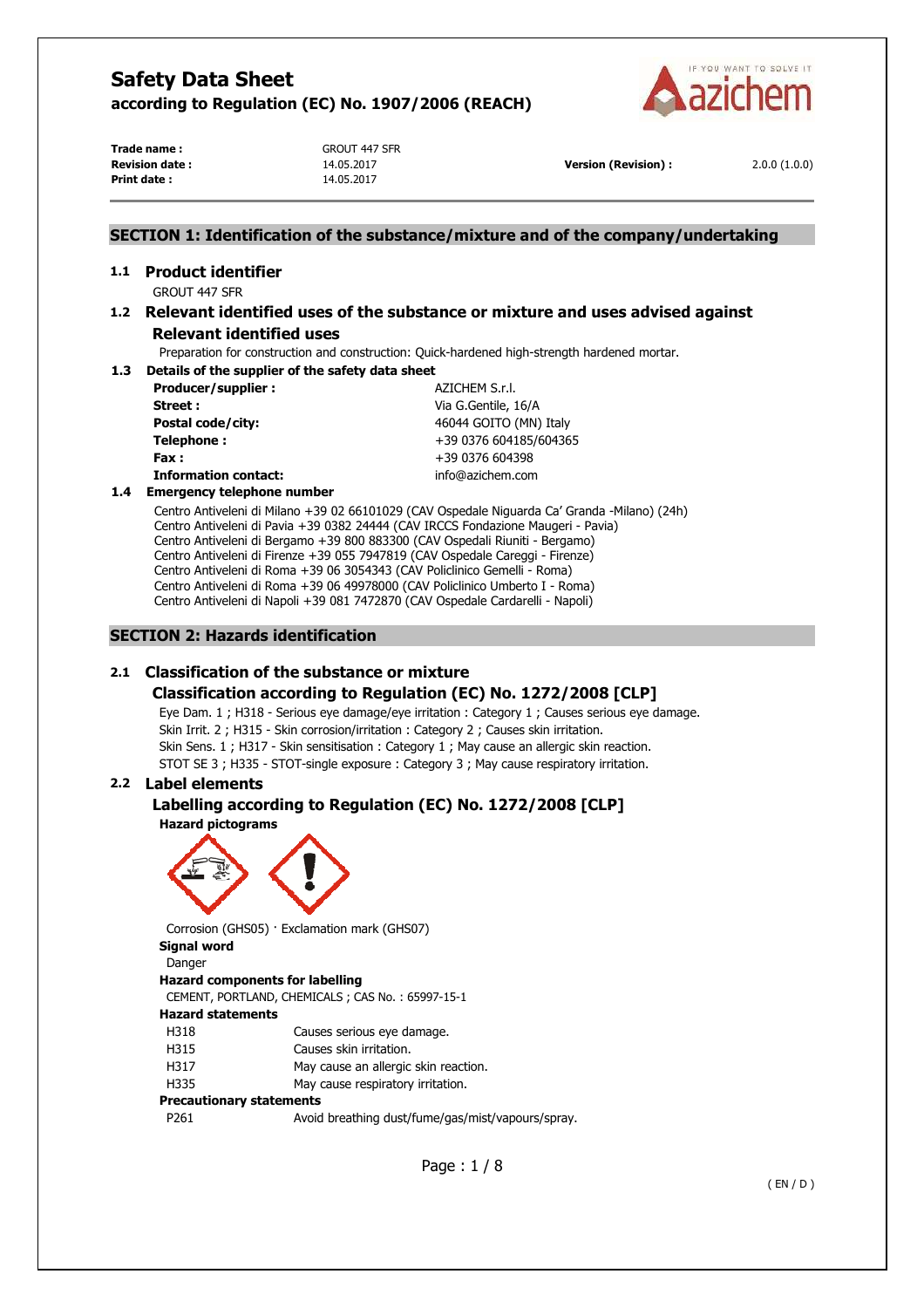

| Trade name:            | <b>GROUT 447 SFR</b> |                      |              |
|------------------------|----------------------|----------------------|--------------|
| <b>Revision date :</b> | 14.05.2017           | Version (Revision) : | 2.0.0(1.0.0) |
| Print date:            | 14.05.2017           |                      |              |

| Immediately call a POISON CENTER/doctor<br>P310 | P <sub>264</sub> | Wash hands thoroughly after handling.                            |
|-------------------------------------------------|------------------|------------------------------------------------------------------|
|                                                 |                  |                                                                  |
| P403+P233                                       |                  | Store in a well-ventilated place. Keep container tightly closed. |

#### **2.3 Other hazards**

None

### **SECTION 3: Composition / information on ingredients**

#### **3.2 Mixtures**

#### **Hazardous ingredients**

CEMENT, PORTLAND, CHEMICALS ; EC No. : 266-043-4; CAS No. : 65997-15-1 Weight fraction :  $\geq 25 - < 35 \%$ 

Classification 1272/2008 [CLP] : Eye Dam. 1 ; H318 Skin Irrit. 2 ; H315 Skin Sens. 1 ; H317 STOT SE 3 ; H335

#### **Additional information**

Full text of H- and EUH-statements: see section 16.

# **SECTION 4: First aid measures**

#### **4.1 Description of first aid measures**

When in doubt or if symptoms are observed, get medical advice.

#### **Following inhalation**

Remove victim out of the danger area. Symptoms may develop several hours following exposure; medical observation therefore necessary for at least 48 hours.

# **In case of skin contact**

Wash immediately with: Water Remove contaminated, saturated clothing immediately. In case of skin irritation, consult a physician. In case of skin reactions, consult a physician.

#### **After eye contact**

After contact with the eyes, rinse with water with the eyelids open for a sufficient length of time, then consult an ophthalmologist immediately.

#### **After ingestion**

Never give anything by mouth to an unconscious person or a person with cramps.

#### **4.2 Most important symptoms and effects, both acute and delayed**

On contact with moist skin may cause thickening, cracking and cracking of the skin. Prolonged contact in combination with existing abrasions can cause burns. Direct contact with the product may cause corneal injury due to mechanical stress, immediate or delayed irritation or inflammation. The direct contact with large quantities of product dry or with projections of wet product can cause effects ranging from irritation ocular moderate (eg. Conjunctivitis or blepharitis) to chemical burns and blindness. Dust may irritate throat and respiratory system. Coughing, sneezing and panting may occur as a result of exposure above the occupational exposure limits. May cause an allergic skin reaction.

#### **4.3 Indication of any immediate medical attention and special treatment needed**  None

#### **SECTION 5: Firefighting measures**

#### **5.1 Extinguishing media**

### **Suitable extinguishing media**

Extinguishing powder alcohol resistant foam Carbon dioxide (CO2) Water mist

# **5.2 Special hazards arising from the substance or mixture**

None

# **5.3 Advice for firefighters**

Remove persons to safety.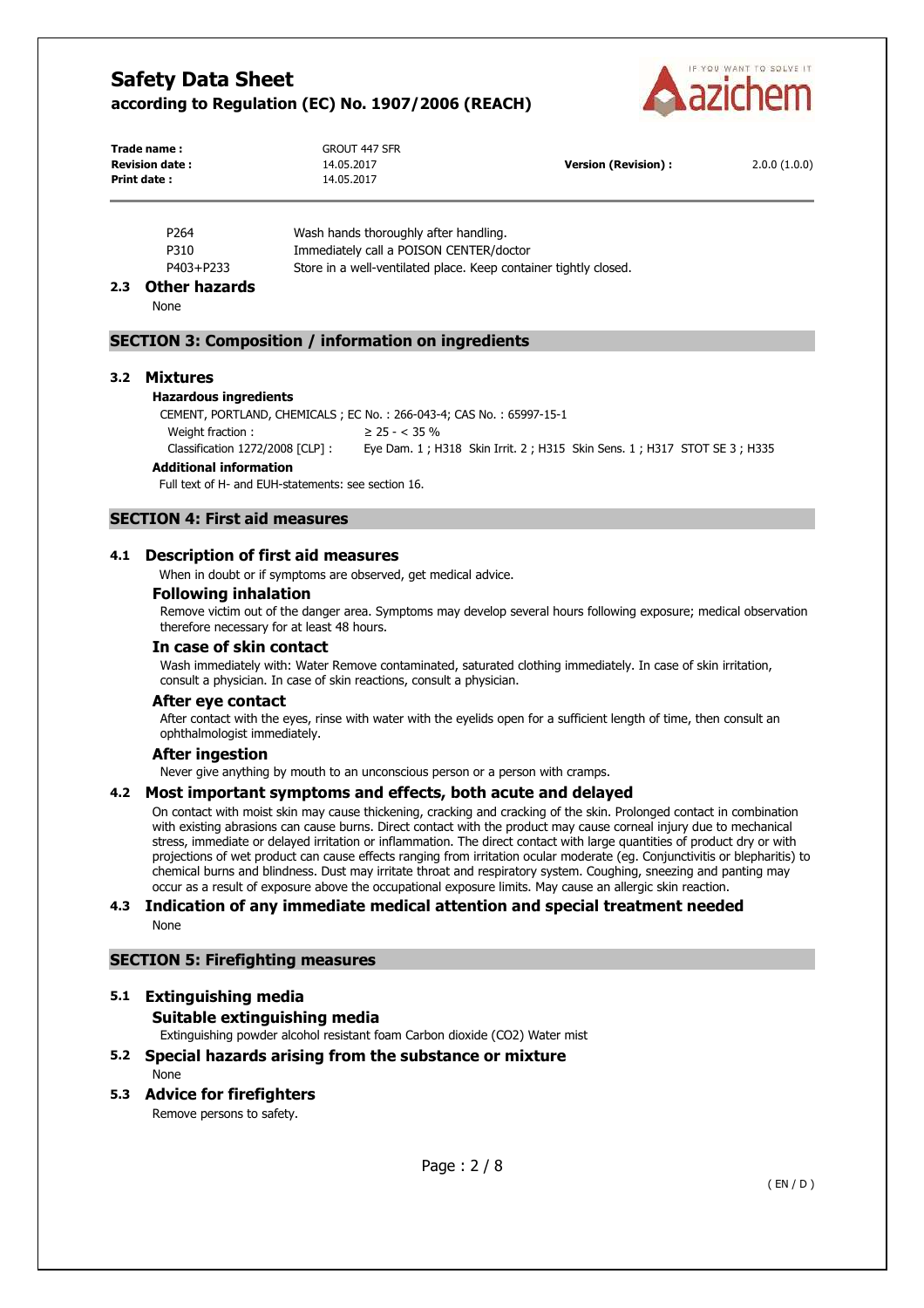

**Trade name :** GROUT 447 SFR **Print date :** 14.05.2017

**Revision date :** 14.05.2017 **Version (Revision) :** 2.0.0 (1.0.0)

# **Special protective equipment for firefighters**

Do not inhale explosion and combustion gases. Use appropriate respiratory protection.

# **SECTION 6: Accidental release measures**

### **6.1 Personal precautions, protective equipment and emergency procedures**

Clear spills immediately. Wear a self-contained breathing apparatus and chemical protective clothing.

# **For non-emergency personnel**

Remove persons to safety.

#### **6.2 Environmental precautions**

Do not allow to enter into surface water or drains. In case of gas escape or of entry into waterways, soil or drains, inform the responsible authorities.

# **6.3 Methods and material for containment and cleaning up**

#### **For containment**

Absorb with liquid-binding material (e.g. sand, diatomaceous earth, acid- or universal binding agents). Collect in closed and suitable containers for disposal.

#### **For cleaning up**

The contaminated area should be cleaned up immediately with: Water Retain contaminated washing water and dispose it.

#### **6.4 Reference to other sections**

Reference to other sections Safe handling: see section 7 Personal protection equipment: see section 8

### **SECTION 7: Handling and storage**



#### **7.1 Precautions for safe handling**

#### **Protective measures**

**Specific requirements or handling rules**  Do not breathe dust. Do not breathe gas/fumes/vapour/spray. See section 8.

**Advices on general occupational hygiene** 

Normal precautions taken when handling chemicals should be observed.

#### **7.2 Conditions for safe storage, including any incompatibilities**

Only use containers specifically approved for the substance/product.

#### **Requirements for storage rooms and vessels**

Keep in a cool, well-ventilated place. Protect against UV-radiation/sunlight Humidity.

#### **Hints on joint storage**

**Storage class :** 12 **Storage class (TRGS 510) :** 12 **Keep away from** 

Store at least 3 metres apart from: Chemicals/products that react together readily

# **Further information on storage conditions**

Keep container tightly closed and in a well-ventilated place.

- **7.3 Specific end use(s)** 
	- None

# **SECTION 8: Exposure controls/personal protection**

Page : 3 / 8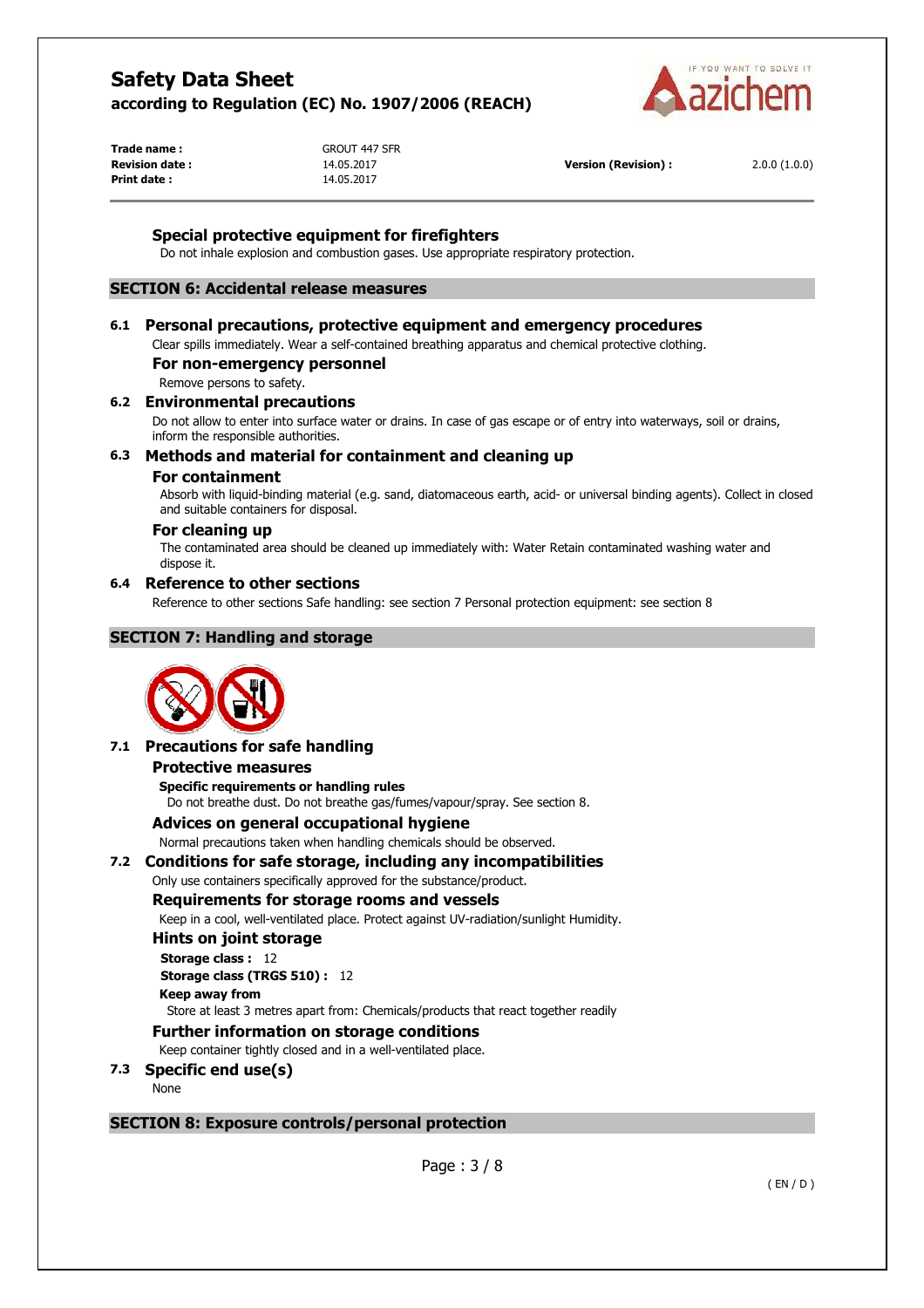

**Trade name :** GROUT 447 SFR **Print date :** 14.05.2017

**Revision date :** 14.05.2017 **Version (Revision) :** 2.0.0 (1.0.0)

# **8.1 Control parameters DNEL/DMEL and PNEC values**

#### **DNEL/DMEL**

Exposure route : **Inhalation** Exposure frequency : Short-term (acute) Limit value :  $1 \text{ mg/m}^3$ 

Limit value type : DNEL worker (local) ( CEMENT, PORTLAND, CHEMICALS ; CAS No. : 65997-15-1 )

# **8.2 Exposure controls**

### **Appropriate engineering controls**

If local exhaust ventilation is not possible or not sufficient, the entire working area must be ventilated by technical means. If technical exhaust or ventilation measures are not possible or insufficient, respiratory protection must be worn.

### **Personal protection equipment**



When using do not eat, drink, smoke, sniff.

# **Eye/face protection**

**Suitable eye protection**  Eye glasses with side protection DIN EN 166

# **Skin protection**

# **Hand protection**

Tested protective gloves must be worn DIN EN 374

#### **Respiratory protection**

Quarter-face mask (DIN EN 140) Half-face mask (DIN EN 140) Filtering Half-face mask (DIN EN 149)

### **SECTION 9: Physical and chemical properties**

# **9.1 Information on basic physical and chemical properties**

### **Safety relevant basis data**

| <b>Aspect</b>                            |                 |   | powder             |
|------------------------------------------|-----------------|---|--------------------|
| Colour                                   |                 |   | grey               |
| <b>Odour</b>                             |                 |   | none               |
| Melting point/melting range:             |                 |   | No data available  |
| <b>Freezing point:</b>                   |                 |   | No data available  |
| <b>Vapour density</b>                    | $($ (air = 1) ) |   | Data not available |
| Initial boiling point and boiling range: | (1013 hPa)      |   | No data available  |
| Decomposition temperature:               |                 |   | No data available  |
| <b>Self flammability</b>                 |                 |   | not applicable     |
| Flash point:                             |                 |   | Not flammable      |
| Ignition temperature :                   |                 |   | No data available  |
| Lower explosion limit :                  |                 |   | No data available  |
| <b>Upper explosion limit:</b>            |                 |   | No data available  |
| <b>Explosive properties:</b>             |                 |   | No data available. |
| Vapour pressure                          | (20 °C)         |   | negligible         |
| Density:                                 | (20 °C)         |   | No data available  |
| <b>Relative density:</b>                 | (20 °C)         |   | No data available  |
| Water solubility:                        | (20 °C)         |   | almost insoluble   |
| pH :                                     |                 | > | 11                 |
| <b>Log Pow</b>                           | (20 °C)         |   | not applicable     |
| Viscosity :                              | (20 °C)         |   | No data available  |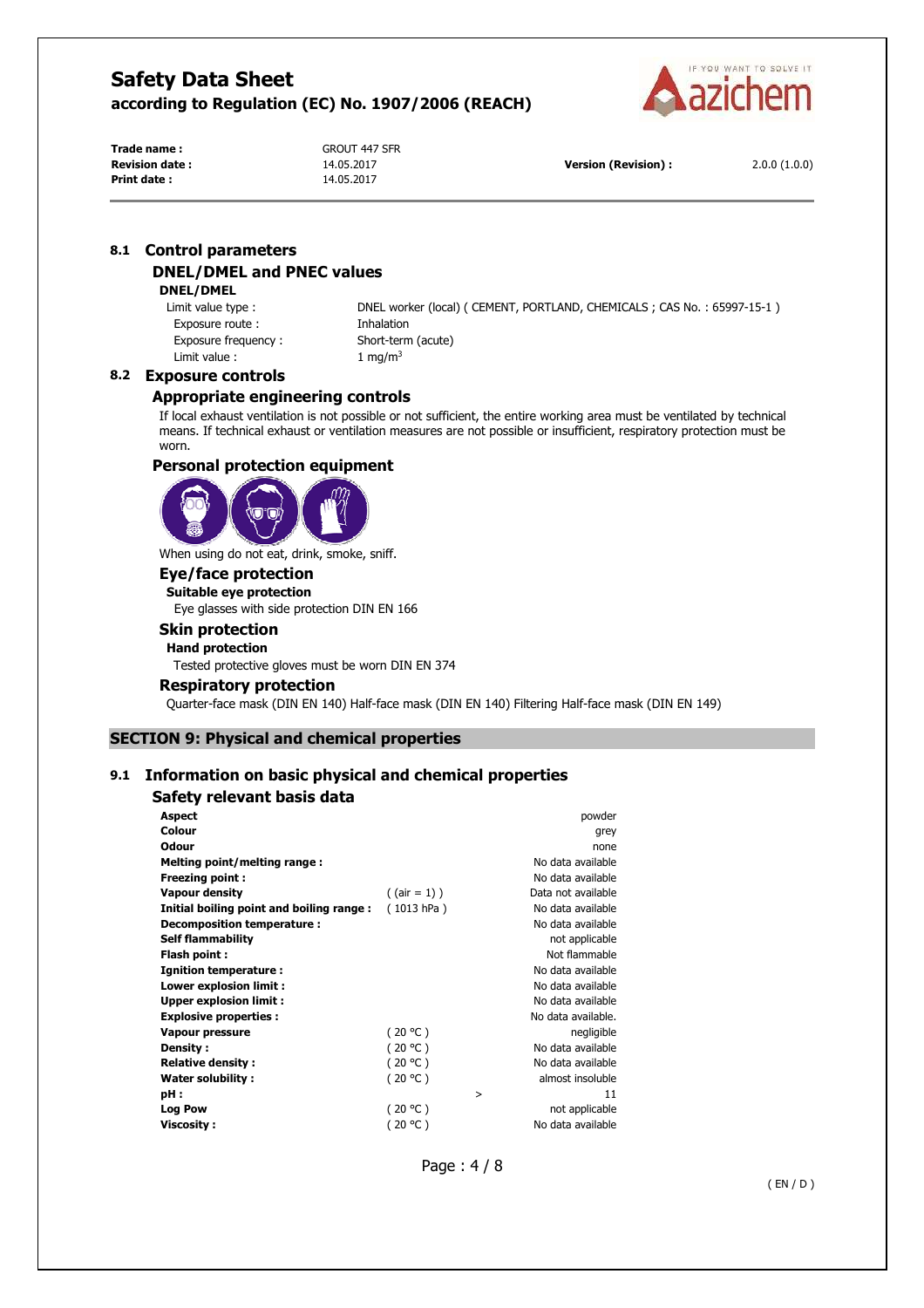

|     | Trade name:<br><b>Revision date:</b><br>Print date:                               | <b>GROUT 447 SFR</b><br>14.05.2017<br>14.05.2017                                 | <b>Version (Revision):</b>                                                                                                                                                                                                                                                                                                                                          | 2.0.0(1.0.0) |
|-----|-----------------------------------------------------------------------------------|----------------------------------------------------------------------------------|---------------------------------------------------------------------------------------------------------------------------------------------------------------------------------------------------------------------------------------------------------------------------------------------------------------------------------------------------------------------|--------------|
|     | Odour threshold:                                                                  |                                                                                  | No data available                                                                                                                                                                                                                                                                                                                                                   |              |
|     | <b>Relative vapour density:</b>                                                   | (20 °C)                                                                          | No data available                                                                                                                                                                                                                                                                                                                                                   |              |
|     | <b>Evaporation rate:</b>                                                          |                                                                                  | No data available<br>$\mathbf{0}$<br>Wt %                                                                                                                                                                                                                                                                                                                           |              |
|     | <b>Maximum VOC content (EC):</b><br><b>Oxidizing properties</b>                   |                                                                                  | Not oxidising                                                                                                                                                                                                                                                                                                                                                       |              |
| 9.2 | <b>Other information</b><br>None                                                  |                                                                                  |                                                                                                                                                                                                                                                                                                                                                                     |              |
|     | <b>SECTION 10: Stability and reactivity</b>                                       |                                                                                  |                                                                                                                                                                                                                                                                                                                                                                     |              |
|     | 10.1 Reactivity                                                                   |                                                                                  |                                                                                                                                                                                                                                                                                                                                                                     |              |
|     |                                                                                   | Basic reaction when in mixed with water before to became a solid inert compound. |                                                                                                                                                                                                                                                                                                                                                                     |              |
|     | 10.2 Chemical stability                                                           |                                                                                  |                                                                                                                                                                                                                                                                                                                                                                     |              |
|     |                                                                                   |                                                                                  | Stable under recommended storage and handling conditions. See section 7. No additional measures necessary.                                                                                                                                                                                                                                                          |              |
|     | 10.3 Possibility of hazardous reactions                                           |                                                                                  |                                                                                                                                                                                                                                                                                                                                                                     |              |
|     |                                                                                   | No hazardous reactions when stored and handled properly.                         |                                                                                                                                                                                                                                                                                                                                                                     |              |
|     | 10.4 Conditions to avoid                                                          |                                                                                  |                                                                                                                                                                                                                                                                                                                                                                     |              |
|     |                                                                                   | Protect from contact with water to avoid solidification of the product.          |                                                                                                                                                                                                                                                                                                                                                                     |              |
|     | 10.5 Incompatible materials                                                       |                                                                                  |                                                                                                                                                                                                                                                                                                                                                                     |              |
|     | Acid                                                                              |                                                                                  |                                                                                                                                                                                                                                                                                                                                                                     |              |
|     | 10.6 Hazardous decomposition products                                             |                                                                                  |                                                                                                                                                                                                                                                                                                                                                                     |              |
|     | None                                                                              |                                                                                  |                                                                                                                                                                                                                                                                                                                                                                     |              |
|     |                                                                                   |                                                                                  |                                                                                                                                                                                                                                                                                                                                                                     |              |
|     | <b>SECTION 11: Toxicological information</b>                                      |                                                                                  |                                                                                                                                                                                                                                                                                                                                                                     |              |
|     | 11.1 Information on toxicological effects                                         |                                                                                  |                                                                                                                                                                                                                                                                                                                                                                     |              |
|     | <b>Acute effects</b>                                                              |                                                                                  |                                                                                                                                                                                                                                                                                                                                                                     |              |
|     | <b>Acute oral toxicity</b>                                                        |                                                                                  |                                                                                                                                                                                                                                                                                                                                                                     |              |
|     | It has no significant toxicity properties.                                        |                                                                                  |                                                                                                                                                                                                                                                                                                                                                                     |              |
|     | <b>Acute dermal toxicity</b>                                                      |                                                                                  |                                                                                                                                                                                                                                                                                                                                                                     |              |
|     | Parameter:                                                                        | Dermal                                                                           | LD50 ( CEMENT, PORTLAND, CHEMICALS ; CAS No. : 65997-15-1 )                                                                                                                                                                                                                                                                                                         |              |
|     | Exposure route:<br>Species:                                                       | Rabbit                                                                           |                                                                                                                                                                                                                                                                                                                                                                     |              |
|     | Effective dose:                                                                   | $>$ 2000 mg/kg bw/day                                                            |                                                                                                                                                                                                                                                                                                                                                                     |              |
|     | Exposure time :                                                                   | 24 days                                                                          |                                                                                                                                                                                                                                                                                                                                                                     |              |
|     | It has no significant toxicity properties.                                        |                                                                                  |                                                                                                                                                                                                                                                                                                                                                                     |              |
|     | <b>Irritant and corrosive effects</b>                                             |                                                                                  |                                                                                                                                                                                                                                                                                                                                                                     |              |
|     | Primary irritation to the skin                                                    |                                                                                  |                                                                                                                                                                                                                                                                                                                                                                     |              |
|     | with existing abrasions can cause burns.                                          |                                                                                  | On contact with moist skin may cause thickening, cracking and cracking of the skin. Prolonged contact in combination                                                                                                                                                                                                                                                |              |
|     | <b>Irritation to eyes</b>                                                         |                                                                                  |                                                                                                                                                                                                                                                                                                                                                                     |              |
|     |                                                                                   |                                                                                  | Direct contact with the product may cause corneal injury due to mechanical stress, immediate or delayed irritation or<br>inflammation. The direct contact with large quantities of product dry or with projections of wet product can cause<br>effects ranging from irritation ocular moderate (eg. Conjunctivitis or blepharitis) to chemical burns and blindness. |              |
|     | <b>Irritation to respiratory tract</b><br>above the occupational exposure limits. |                                                                                  | Dust may irritate throat and respiratory system. Coughing, sneezing and panting may occur as a result of exposure                                                                                                                                                                                                                                                   |              |
|     | <b>Sensitisation</b>                                                              |                                                                                  |                                                                                                                                                                                                                                                                                                                                                                     |              |
|     | In case of skin contact                                                           |                                                                                  |                                                                                                                                                                                                                                                                                                                                                                     |              |
|     |                                                                                   |                                                                                  | Eczema can be developed as a result of exposure to dust damp, caused both by the high pH which induces irritant<br>contact dermatitis after prolonged contact, either by an immunological reaction to Cr (VI) soluble which causes                                                                                                                                  |              |
|     |                                                                                   | Page: 5 / 8                                                                      |                                                                                                                                                                                                                                                                                                                                                                     |              |

( EN / D )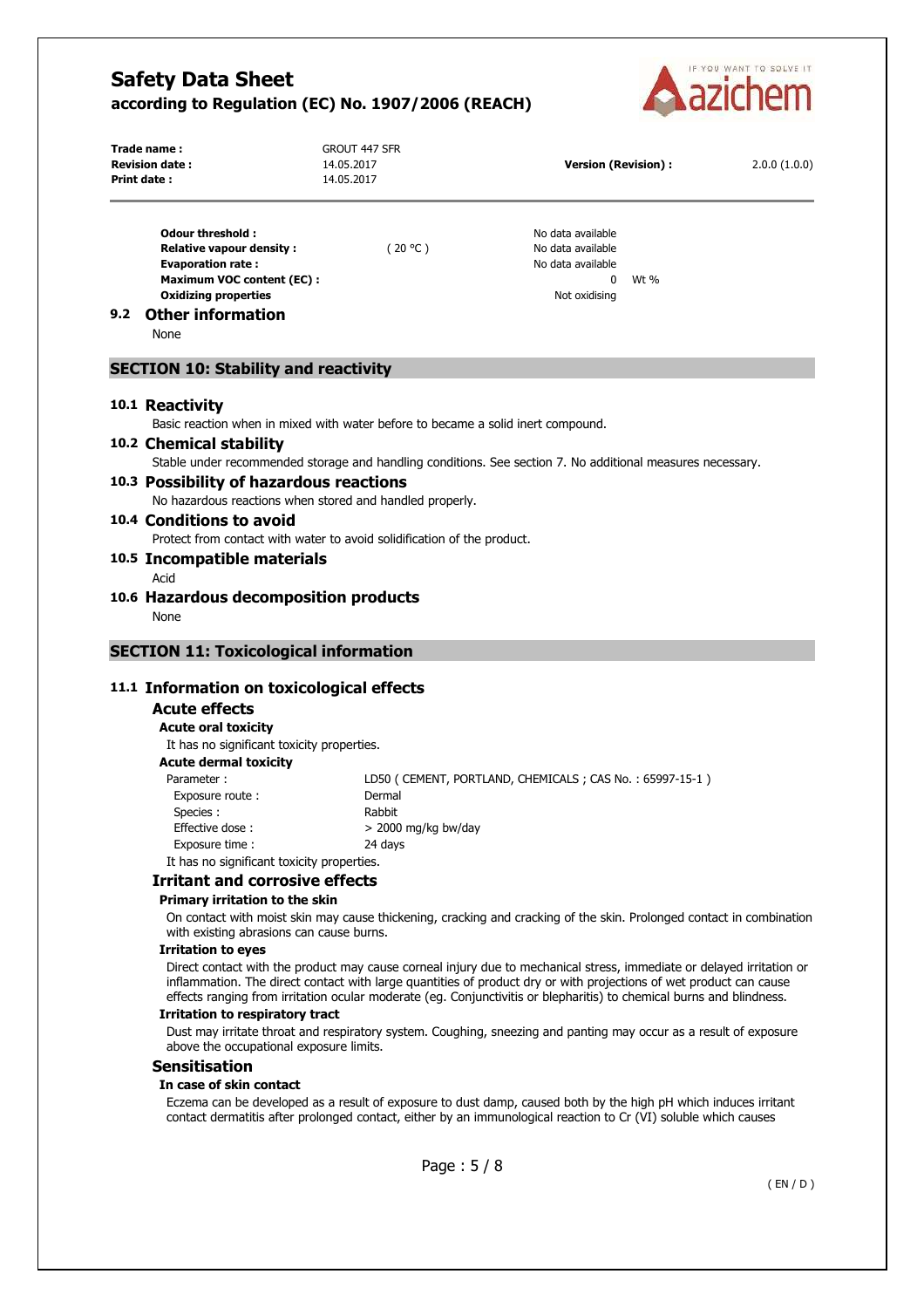

**Trade name :** GROUT 447 SFR **Print date :** 14.05.2017

**Revision date :** 14.05.2017 **Version (Revision) :** 2.0.0 (1.0.0)

allergic contact dermatitis.

**In case of inhalation** 

not sensitising.

# **Repeated dose toxicity (subacute, subchronic, chronic)**

#### **Subacute inhalation toxicity**

The available evidence indicates clearly that occupational exposure to cement dust content in the product causes deficits in lung function. However, the evidence available at present are insufficient to establish with certainty the dose-response relationship for these effects.

#### **Chronic inhalation toxicity**

There were no chronic effects or effects at low concentrations.

# **CMR effects (carcinogenicity, mutagenicity and toxicity for reproduction)**

The ingredients in this mixture do not meet the criteria for classification as CMR according to CLP.

# **SECTION 12: Ecological information**

Do not allow uncontrolled discharge of product into the environment.

#### **12.1 Toxicity**

No information available.

**12.2 Persistence and degradability** 

Poorly watersoluble, inorganic product. Can be mechanically precipitated to a large extent in biological sewage plants.

#### **12.3 Bioaccumulative potential**

# not applicable

**12.4 Mobility in soil** 

Low solubility in soil.

# **12.5 Results of PBT and vPvB assessment**

This product is none, or does not contain a substance called a PBT or vPvB

**12.6 Other adverse effects**  No information available.

**12.7 Additional ecotoxicological information**  None

# **SECTION 13: Disposal considerations**

### **13.1 Waste treatment methods**

### **Product/Packaging disposal**

Dispose according to legislation.

### **SECTION 14: Transport information**

### **14.1 UN number**

No dangerous goods in sense of this transport regulation.

**14.2 UN proper shipping name**  No dangerous goods in sense of this transport regulation. **14.3 Transport hazard class(es)** 

No dangerous goods in sense of this transport regulation.

### **14.4 Packing group**

No dangerous goods in sense of this transport regulation.

### **14.5 Environmental hazards**

No dangerous goods in sense of this transport regulation.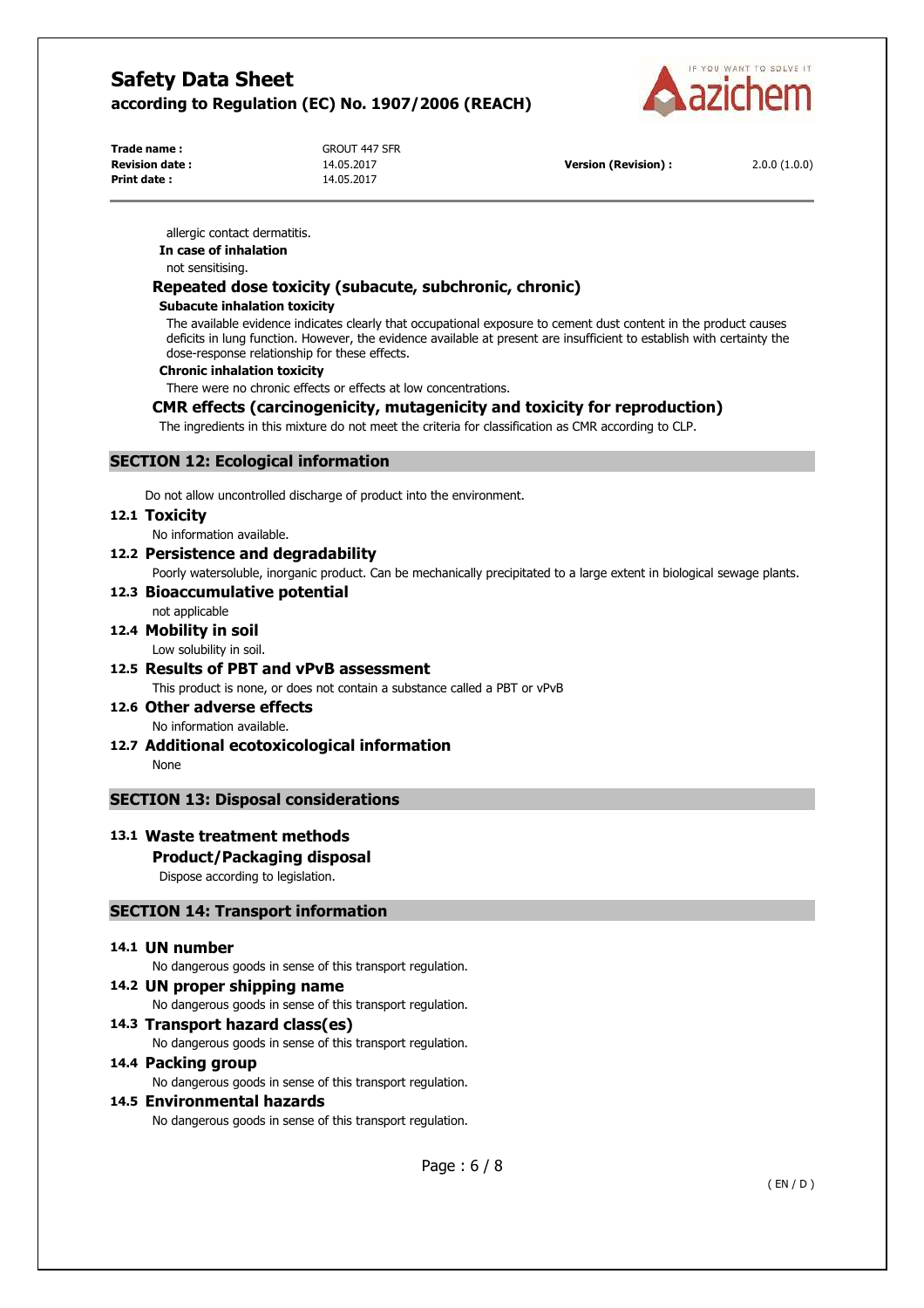

**Print date :** 14.05.2017

**Trade name :** GROUT 447 SFR

#### **14.6 Special precautions for user**

None

**14.7 Transport in bulk according to Annex II of MARPOL 73/78 and the IBC Code**  not applicable

#### **SECTION 15: Regulatory information**

### **15.1 Safety, health and environmental regulations/legislation specific for the substance or mixture**

#### **EU legislation**

Regulation (EC) 1907/2006/CE (REACh). Regulation (EC) No 1272/2008 (CLP). Regulation (EU) 2015/830 requirements for the compilation of safety data sheets. Commission Regulation (EC) No 790/2009/CE (amending, for the purposes of its adaptation to technical and scientific progress (ATP), Regulation (EC) No 1272/2008). Commission Regulation (EU) No 286/2011 (amending, for the purposes of its adaptation to technical and scientific progress (ATP), Regulation (EC) No 1272/2008). Commission Regulation (EU) No 618/2012 (amending, for the purposes of its adaptation to technical and scientific progress (ATP), Regulation (EC) No 1272/2008). Commission Regulation (EU) No 487/2013 (amending, for the purposes of its adaptation to technical and scientific progress (ATP), Regulation (EC) No 1272/2008). Commission Regulation (EU) No 758/2013 (amending, for the purposes of its adaptation to technical and scientific progress (ATP), Regulation (EC) No 1272/2008). Commission Regulation (EU) No 944/2013 (amending, for the purposes of its adaptation to technical and scientific progress (ATP), Regulation (EC) No 1272/2008). Commission Regulation (EU) No 605/2014 (amending, for the purposes of its adaptation to technical and scientific progress (ATP), Regulation (EC) No 1272/2008). Commission Regulation (EU) No 1297/2015 (amending, for the purposes of its adaptation to technical and scientific progress (ATP), Regulation (EC) No 1272/2008).

#### **Other regulations (EU)**

**Regulation (CE) 1907/2006: Substance of very high concern included in the SVHC Candidate List**  None

#### **National regulations**

Italy: Legislative Decree 81/2008 (Consolidated Law on protection of health and safety at work), as amended and Directive 2009/161/UE - chemical risk assessment in accordance with Title IX

**Water hazard class (WGK)** 

Class : nwg (Non-hazardous to water) Classification according to VwVwS

#### **15.2 Chemical Safety Assessment**

not applicable

### **SECTION 16: Other information**

#### **16.1 Indication of changes**

#### None

#### **16.2 Abbreviations and acronyms**

**LEGENDA:**

| ADR:          | Accord européen relative au transport international des marchandises dangereuses par route (accordo<br>europeo relativo al trasporto internazionale delle merci pericolose su strada) |
|---------------|---------------------------------------------------------------------------------------------------------------------------------------------------------------------------------------|
| ASTM:         | ASTM International, originariamente nota come American Society for Testing and Materials (ASTM)                                                                                       |
| EINECS:       | European Inventory of Existing Commercial Chemical Substances (Registro Europeo delle Sostanze<br>chimiche in Commercio)                                                              |
| EC(0/50/100): | Effective Concentration 0/50/100 (Concentrazione Effettiva Massima per 0/50100% degli Individui)                                                                                      |
| LC(0/50/100): | Lethal Concentration 0/50/100 (Concentrazione Letale per 0/50100% degli Individui)                                                                                                    |
| IC50:         | Inhibitor Concentration 50 (Concentrazione Inibente per il 50% degli Individui)                                                                                                       |
| NOEL:         | No Observed Effect Level (Dose massima senza effetti)                                                                                                                                 |
| NOEC:         | No Observed Effect Concentration (Concentrazione massima senza effetti)                                                                                                               |
| LOEC:         | Lowest Observed Effect Concentration (Concentrazione massima alla quale è possibile evidenziare un<br>effetto)                                                                        |
| DNEL:         | Derived No Effect Level (Dose derivata di non effetto)                                                                                                                                |
|               |                                                                                                                                                                                       |